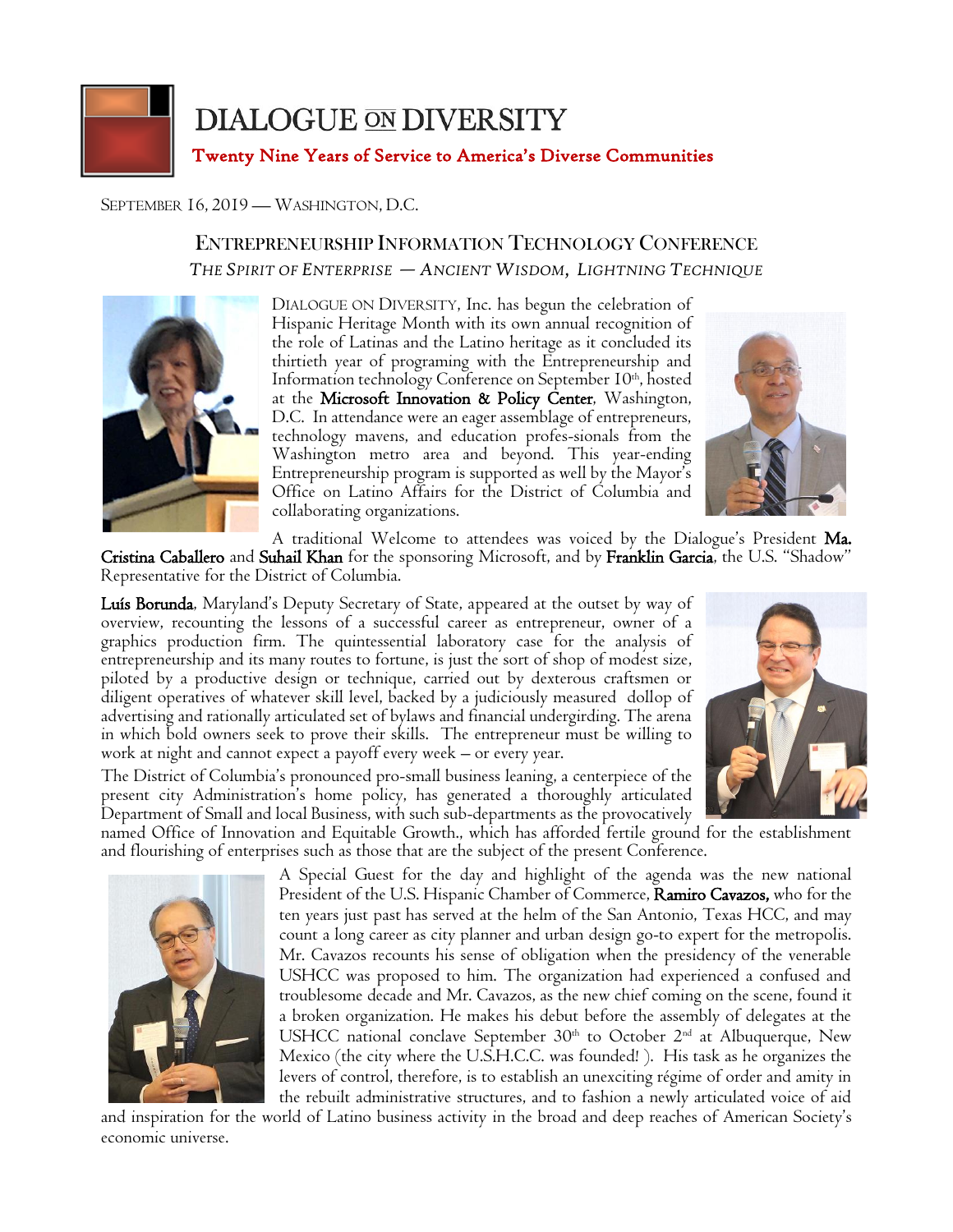Midday session speakers include the familiar figure of **Gregory L. Rohde**, former Assistant Secretary of Commerce and NTIA head, and subsequently heading e-Copernicus, a firm specializing in counseling and design of IT systems for firms dealing with governments and other large clients here and abroad. Mr. Rohde, holder of a Doctorate in Sacred Theology from CUA and thus viewing contemporary technological progress with a uniquely long and focused perspective, sees in Nicolaus Copernicus, the sixteenth Century astronomer and mathe matician, the origins of the enlightenment view of history and our place in it. In this view the governing technological and economic revolutions have had their origins in the stimulus of novel conceptions, occurring at discrete intervals in the social history of nations, produced by inventive, typically unorthodox intelligences. His hasis in the present conference, however, harks back to his creative and influential role in the turbulent era of the internet's infancy and the attempts, moving ahead in fits and starts, to forge a system of regulation of the new medium. The resulting hodge-podge of



regulatory thrusts have left the internet relatively untrammeled in its content and style, while a perceptible, and often controversial, degree of content regulation still affects the conventional broadcast industry. This situation forms a provocative counterpoint to the newly arising agitation for a broader goal than profits for the business sector of the American economy — the role of various elements of legal regulation in giving shape to this humanized corporate ethic will be a prime issue in public policy in the decade ahead.

Roberta Rincón, Senior Manager, Research for the Society of Women Engineers (and a valued Director of



Dialogue on Diversity), speaks again from her vast information on the studies and achievements of younger women in the preparatory leaning, rare but valuable, in the brisk market for top class engineering skills. The inquiry into the differential engagement in STEM studies by gender and ethnicity and region, and, of course, other variables, among these the quality of previous educational attainments, is a significant key to any cogent argument for income advancement and professional effectiveness. While the participation of young women in these professional (STEM-related) lines of endeavor is measurable with some subtlety with the advanced methods available to investigators such as Dr. Rincón, the fact readily enough emerges that the technical professions appear to be less than the most attractive choice for the women's side of the gender divide – this despite the evidently handsome income potential on offer. If medicine and law, in which the influx of women over the last thirty or so years has transformed the gender profile, and perhaps the performance style of those professions, then a perceived specially "human" dimension in the subject matters may be thought to have greater appeal for

young women. Engineering, at all events, is the fashioning of infrastructures and instruments that are the intimate environment of human subjects, and for that reason can be an equally human-oriented undertaking.

A ray of insight on the outbreak of rapid entrepreneurial advance in the South American country of Bolivia (now quite properly: The Plurinational State of Bolivia) so explained **Natalia Campero-Romero**, its Consul General in Washington, brings into a sharp focus the remarkable advances in economic activity and social reform that are fundamentally transforming the country. That advance is seen most strikingly in the explosion of productive activity in its Eastern-most Department, Santa Cruz, and in the city of the same name (full name: Santa Cruz de la Sierra), a score of years ago a small provincial place, now a metropolis of well over a million, replete with new skyscrapers, modern commuter rail lines, and such urban amenities as museums. Ms. Campero-Romero emphasized such features of the whirlwind of modernizing changes as the requirement for an at least 50% representation of women in the legislature. And also, for our North American audience, the rationale, through the term, and the reality, of a **plurinational** entity, voicing at last the fundamental recognition by Bolivia's national community of the plurality of the fully articulated



and empowered ethnic and historical polities within the larger national compass. The progress in literacy and the accompanying interest throughout the population in public affairs are further facets of the transformation of the Bolivian entity.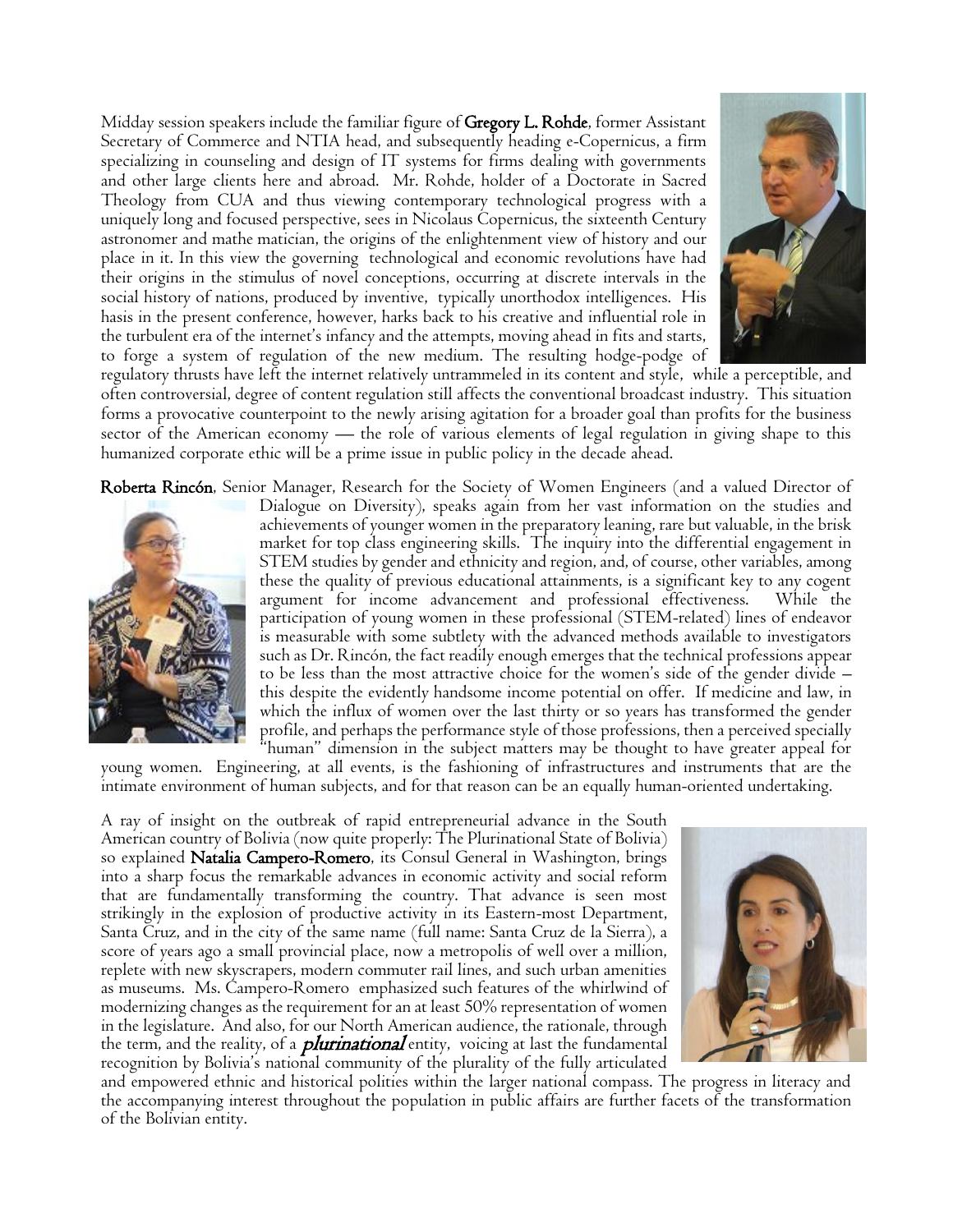Now heading the Capital Region Minority Supplier Development Council Sharon Pinder updates an audience eager to learn the nut and bolts of the intricate ties linking large industrial and other, much smaller economic entities. Ms. Pinder had initially made a name for herself as owner of her own IT enterprise, and subsequently, heeding a call of conscience for public service, as a vigorous proponent of the anti-discrimination initiatives in the bureaucratic maze of state government. At the present juncture in her career she has found in the concept and practice of supplier diversity a key to the fortunes of the world of small business enterprises. Large firms with their voracious input demands (those that a prudent management sees it is not economical to produce inhouse) vis-a-vis the myriad of small firms, usually highly specialized and awesomely skilled at fabricating a narrow range of goods that precisely fill the notches in the mega production lines of the industrial behemoth. The complex and voluminous tasks of fostering a market process of bidding and pricing among the eager smalls and the shrewd search tasks facing the bigs, is the province of organizations such as Council that Ms. Pinder manages — an "Unsung Hero" in the large productive engine that, without any overall command structure, solves the key problems in adjusting the functions of production within a never quite understood economic society: the economic JATO, getting the small-minority-firm supplier diversity system smartly off the ground.

A more detailed glimpse of the impact of IT developments on a range of economic and social phenomena was explored in presentations on two major growth points, the proliferation of Internet of Things (IoT) systems, and the swift evolution of "Artificial Intelligence", in the form of an rapid-fire dialogue between Fernando Torrez, a previous speaker in the Dialogue's programs and the founder and head of the Nanotech Computers

firm in Alexandria, Virginia, and Jeremy Greenberg, Policy Fellow at the Future of Privacy Forum, also a redoubtable source of IT expertise for our programs, both well-informed figures in the metro area IT intelligentsia. IoT has grown to be a pervasive technique in as many fields as there are that have formerly been managed by alert overseers, standing perpetually at the ready behind their control boards. They may find themselves in many cases on a long vacation – in itself a social problem of no mean dimensions – as the multiple gadgets and sensors that they have managed are now linked one to the other across increasingly broad networks, apprehending the state of the often quite vast system and adjusting the functioning of the



constituent parts through the internal calculations of the IT center. The gains achieved in accuracy of system management are to be set against the social problem of labor displacement and also the peril of privacy impact, multiplied by the volumes of data being ceaselessly juggled and the "nodes", or points of potential information leakage, inhering in the system. AI, for its part, represents a further stage in the complexity of information technology functioning, designating features of systems in which continued operation contributes modifications to the essential protocol of rules in the underlying program governing that functioning. Just as man, the reasoning animal, learns from mistakes and doubles down on successes, the machine, without all the niceties of our subtler, emotion-colored thought, modifies features in its own functioning without further external prompting. Whether this constitutes a menace to human independence, or worse, self-respect, as journalists fret, is, at this point, a bit far-fetched. We are a wily bunch.

The Dialogue explores the cutting edge of the American educational enterprise, with the computer training for



girls of elementary school age in the courses and tutoring services described by Alicia C. (AC) Lane. Ms. Lane, brandishing formidable educational credentials, has mastered an awesome faculty for throwing off, in swift succession, a flock of new ideas for smart projects in the repertory of modern education. Her current specialty is provision of a sophisticated, carefully particularized tutoring regimen, which has succeeded, if not producing mini-Einsteins, in at least turning out competent scholars in the top rungs of the educational ladder – under the name  $Accrs$  Lane – a descriptive that at once harks back to its welcome proprietress's name. Her services find their proper site in the creative and success-driven ways of the capital. The precision and expedition of AC's services, the get-down-to-business style in the tutoring tasks, is making its mark.